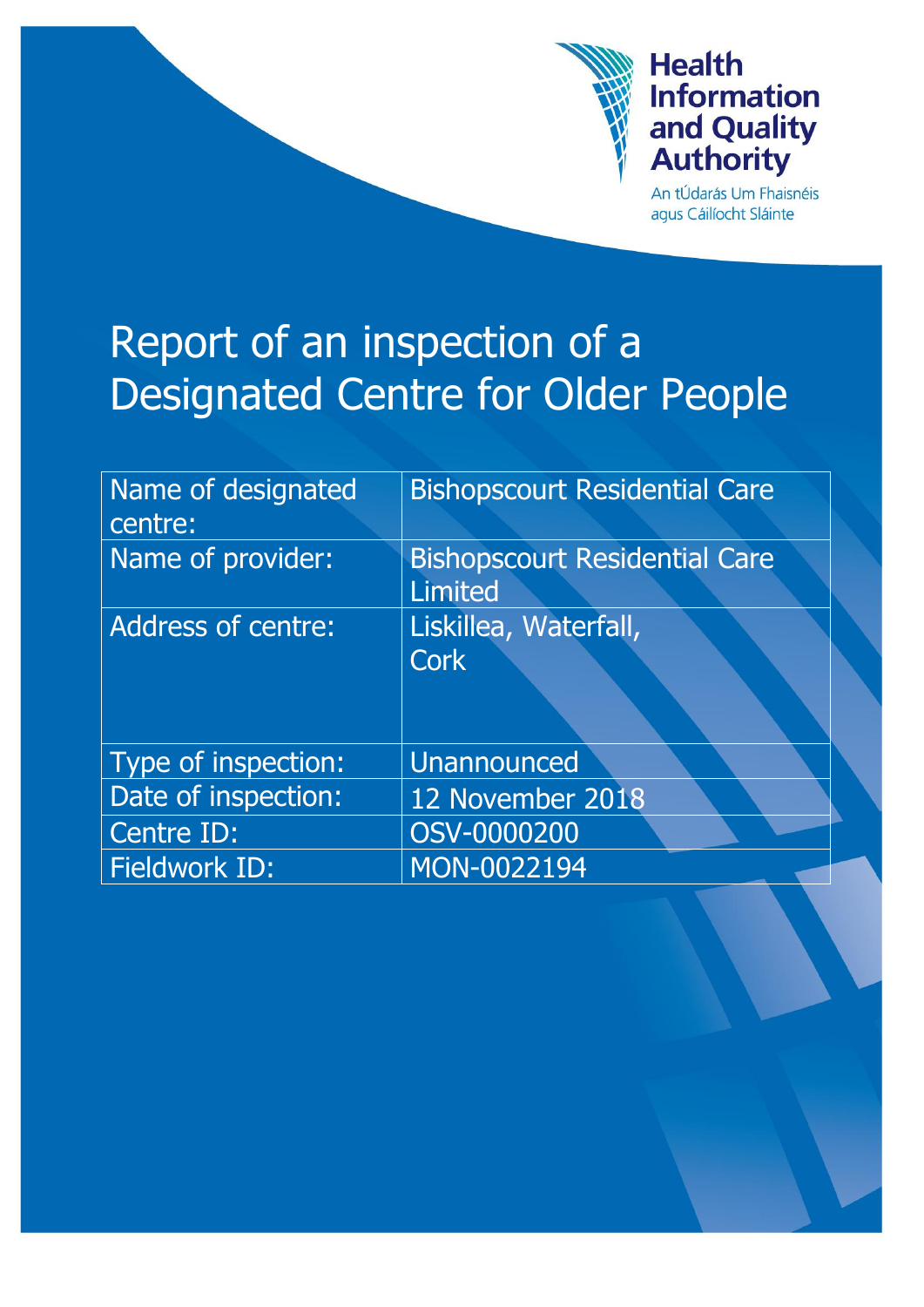# About the designated centre

The following information has been submitted by the registered provider and describes the service they provide.

Bishopscourt Residential Care is a purpose-built single storey residential centre with accommodation for 60 residents. The centre is situated in a rural location on the outskirts of Cork city. It is set in large, well maintained grounds with ample parking facilities. Resident' accommodation comprises 36 single and 12 twin-bedded rooms, all of which are en suite with shower, toilet and wash-hand basin. For operational purposes the centre is divided into two sections, Fuschia which contained bedrooms one to 30 and Heather, which contained bedrooms 31 to 48. There were 30 residents in each section.

There are numerous communal areas for residents to use including four day rooms, a dining room and a visitors'/quiet room with tea and coffee making facilities. There are plenty of outdoor areas including an enclosed garden with seating and raised flower beds. There is also a long corridor called ''Flower Walk'', in which residents can walk, uninhibited. This is a wide walkway with large glass window panels on either side. Colourful flowers, shrubs and overhanging trees decorated the route.

It is a mixed gender facility that provides care predominately to people over the age of 65 but also caters for younger people over the age of 18. It provides care to residents with varying dependency levels ranging from low dependency to maximum dependency needs. It offers care to long-term residents and short term care including respite care, palliative care, convalescent care and dementia care. Nursing care is provided 24 hours a day, seven days a week supported by a General Practitioner (GP) service. A multidisciplinary team is available to meet residents additional needs in-house as required. Nursing staff are supported on a daily basis by a team of care staff, catering staff, activity staff and household staff. Activities are provided seven days per week and throughout the day and evening.

#### **The following information outlines some additional data on this centre.**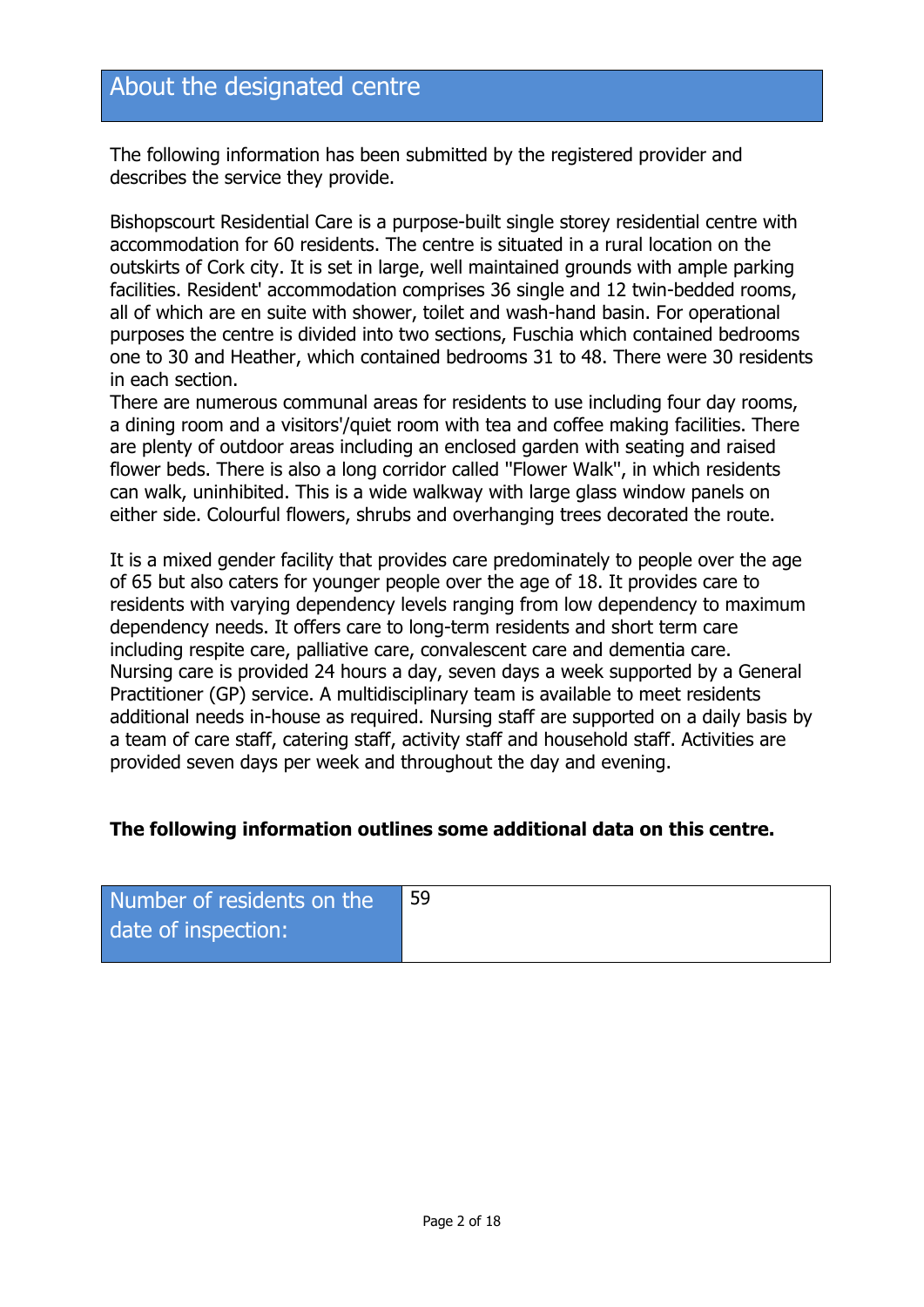## How we inspect

To prepare for this inspection the inspector or inspectors reviewed all information about this centre. This included any previous inspection findings, registration information, information submitted by the provider or person in charge and other unsolicited information since the last inspection.

As part of our inspection, where possible, we:

- **speak with residents and the people who visit them to find out their** experience of the service,
- talk with staff and management to find out how they plan, deliver and monitor the care and support services that are provided to people who live in the centre,
- **•** observe practice and daily life to see if it reflects what people tell us,
- review documents to see if appropriate records are kept and that they reflect practice and what people tell us.

In order to summarise our inspection findings and to describe how well a service is doing, we group and report on the regulations under two dimensions of:

#### **1. Capacity and capability of the service:**

This section describes the leadership and management of the centre and how effective it is in ensuring that a good quality and safe service is being provided. It outlines how people who work in the centre are recruited and trained and whether there are appropriate systems and processes in place to underpin the safe delivery and oversight of the service.

#### **2. Quality and safety of the service:**

This section describes the care and support people receive and if it was of a good quality and ensured people were safe. It includes information about the care and supports available for people and the environment in which they live.

A full list of all regulations and the dimension they are reported under can be seen in Appendix 1.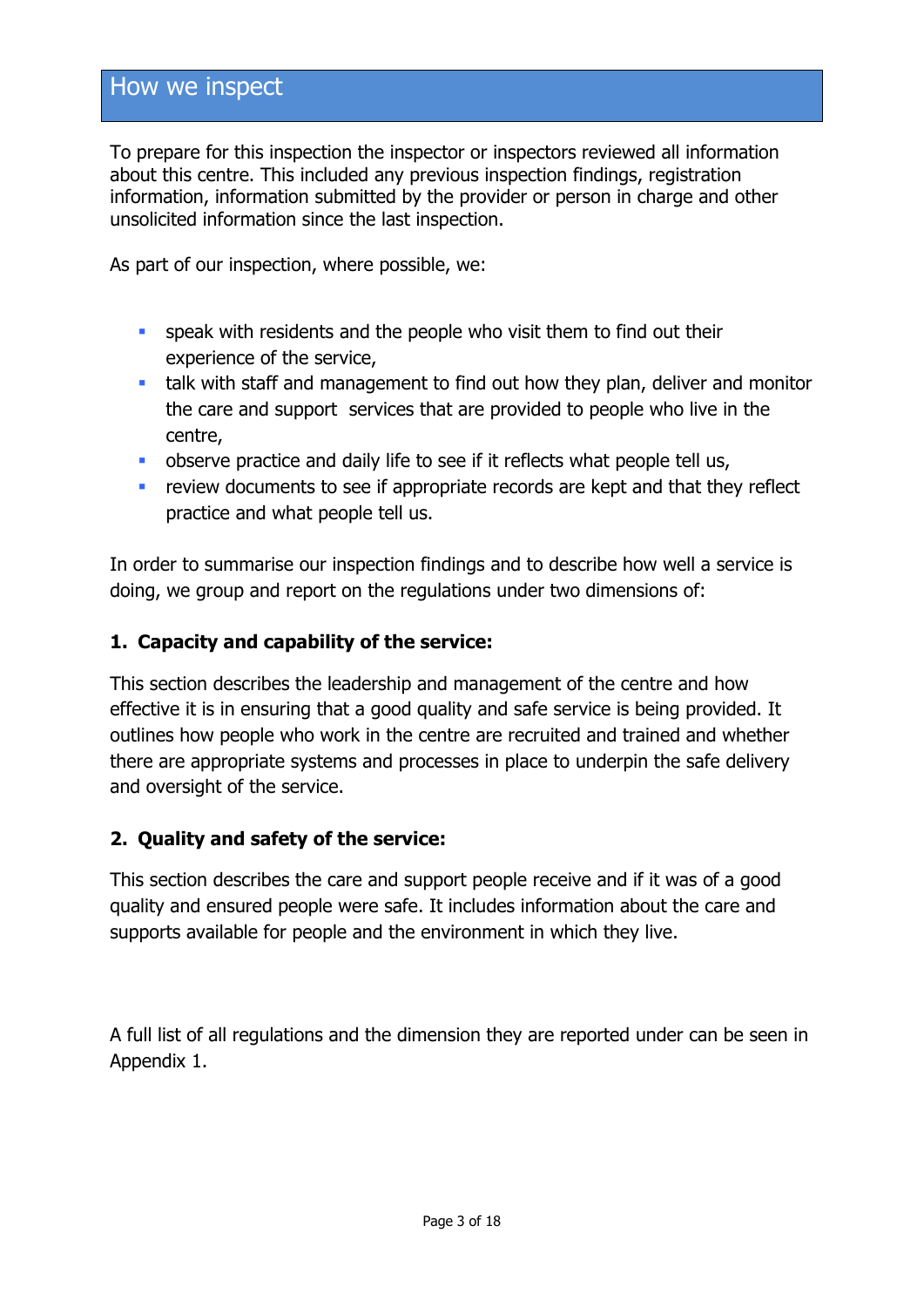## **This inspection was carried out during the following times:**

| Date             | Times of<br>Inspection  | <b>Inspector</b>         | Role    |
|------------------|-------------------------|--------------------------|---------|
| 12 November 2018 | 09:45hrs to<br>18:00hrs | <b>Caroline Connelly</b> | Lead    |
| 12 November 2018 | 09:45hrs to<br>18:00hrs | Michelle O'Connor        | Support |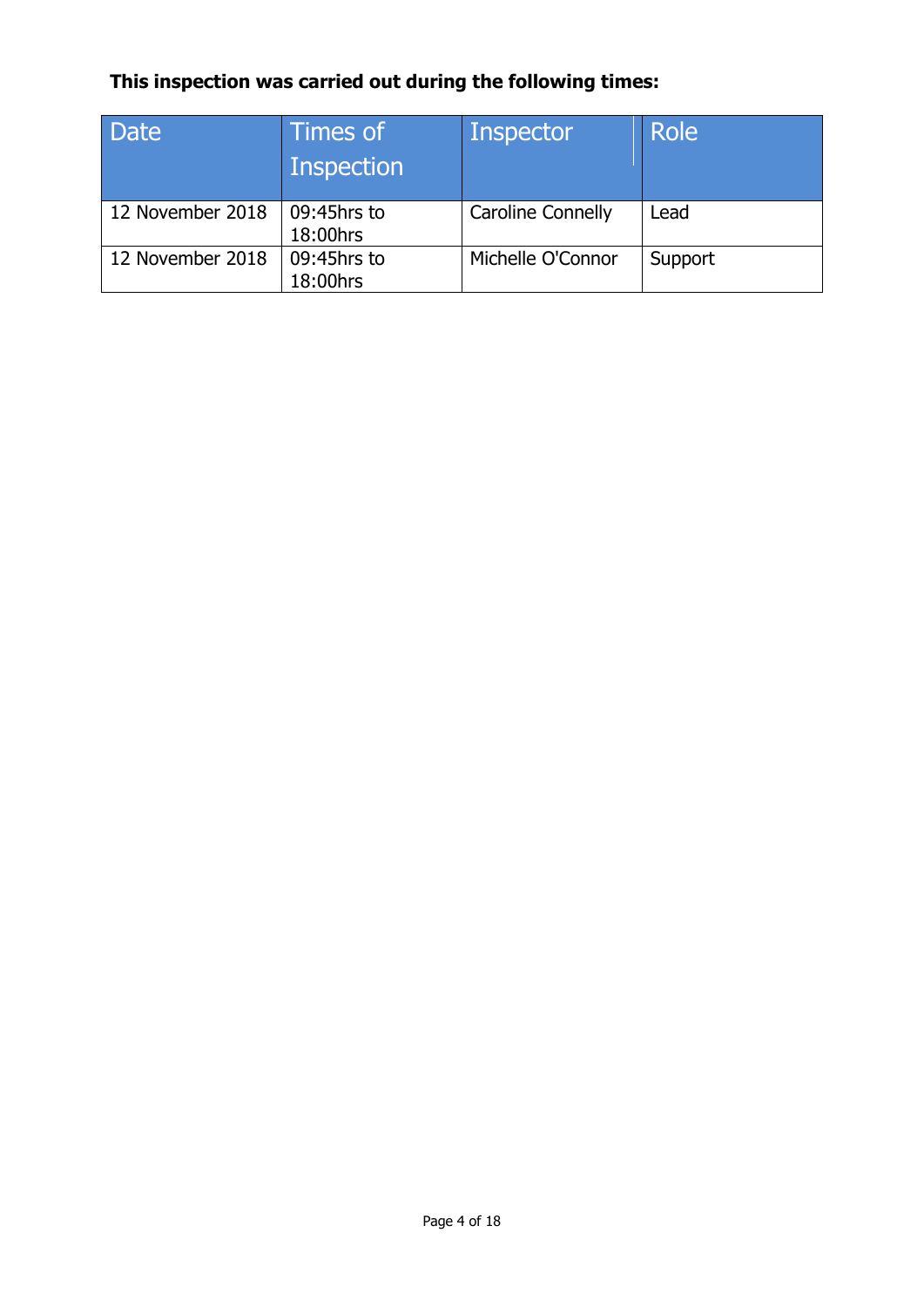#### **Views of people who use the service**

Inspectors spoke with a number of residents throughout the inspection and also and engaged with a number of relatives. The overall feedback from residents and relatives was very positive. They were very complimentary about the recent changes and improvements in the centre that had taken place. They told the inspectors that the centre had been redecorated inside and liked the new colour schemes being used. They said the management team were available to them and were approachable and helpful. Residents said they felt safe and well cared for.

Residents reported satisfaction with the food and said improvements had taken place and choices were offered at meal times. They said they could put their suggestions forward at the residents meetings. They liked the brighter dining room. Residents spoke of their privacy being protected and having choice about when they get up in the morning, retire at night and where to eat their meals.

Residents who the inspectors spoke with were very happy with the activities and said they particularly enjoyed the music sessions, exercises and bingo. They expressed satisfaction that activities were on seven days per week and on in the evening saying there was always something to do. They told the inspector that they were looking forward to the opening of the centers' shop. Residents and relatives were very complimentary about staff, saying staff were very caring, kind and helpful and that there were enough staff around to meet their needs. Residents said they were consulted with on a daily basis and regular residents' meetings were facilitated.

#### **Capacity and capability**

There were effective management systems in this centre, ensuring good quality care was delivered to the residents. The management team were proactive in response to issues as they arose and improvements required from on the previous inspection had been addressed and rectified.

There was a clearly defined management structure. The person in charge was supported in her role by an assistant director of nursing (ADON). All nursing and healthcare staff reported to the ADON and ultimately to the director of nursing. There was a general manager to whom catering, cleaning, maintenance, activities and other ancillary staff reported. The person in charge and the general manager reported to a director who was present in the centre on an almost daily basis. There were regular management meetings that were attended by the director, the person in charge, the ADON, and the general manager. Minutes of these meetings were available for review and indicated that issues discussed included results of audits and staffing levels. There was a programme of quality improvement that included audits of falls, medication management, accidents/incidents, psychotropic medications, and the environment. There was evidence of action in response to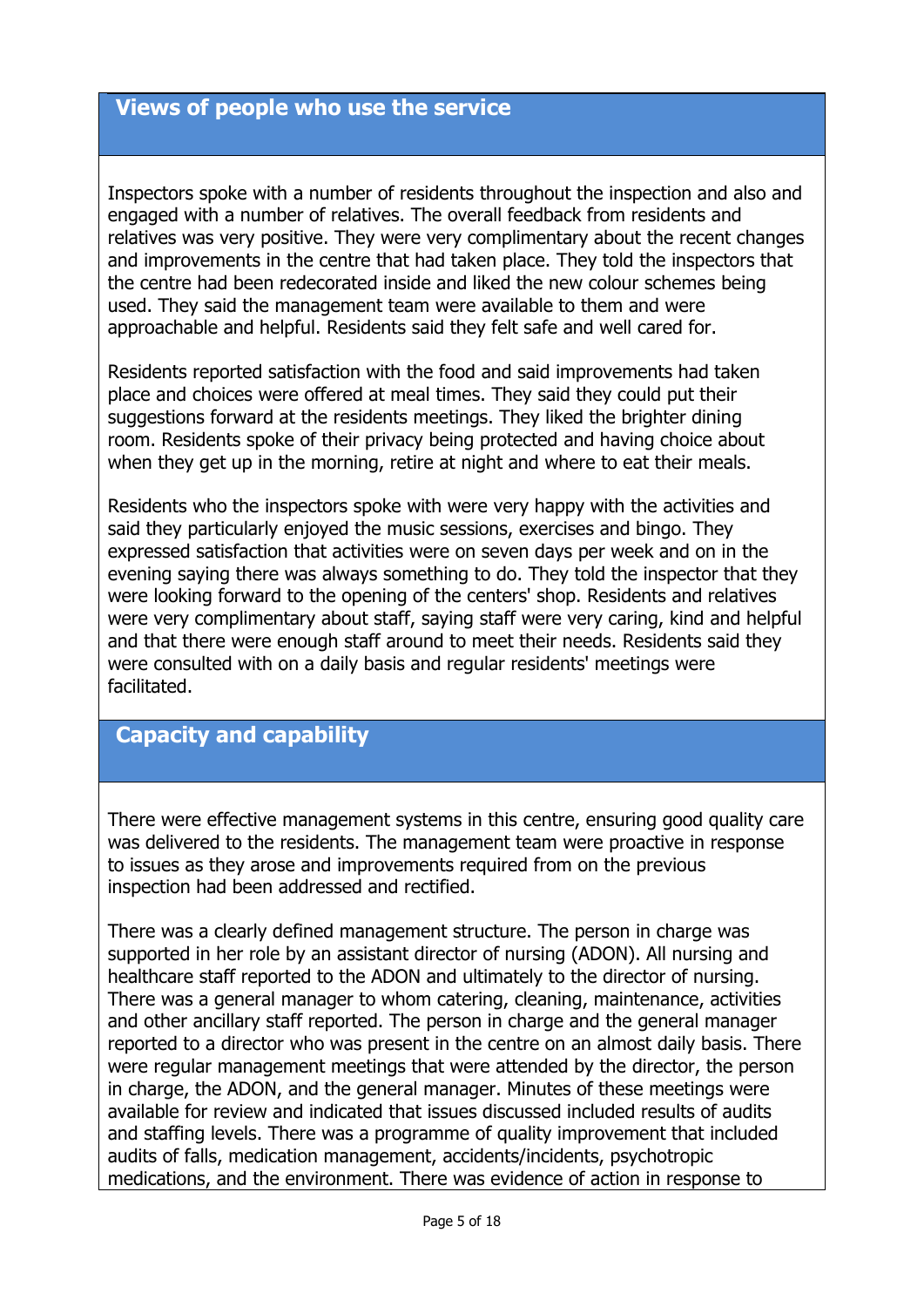issues identified.

The person in charge and ADON regularly received feedback from residents and relatives via the residents forum and through relatives meetings. The management team are completing a very comprehensive monthly review of the quality and safety of care delivered to residents in the designated centre and this informs the annual review to ensure that such care is in accordance with relevant standards set by HIQA under section 8 of the Act for 2017. This annual review was made available to residents and relatives in an easy to read format.

The service was appropriately resourced with staffing levels in line with that described in the statement of purpose. Staff reported it to be a good place to work. However there had been a high turnover of care staff and the centre were experiencing difficulty recruiting and retaining suitable qualified care staff. Staff meetings and shift handovers ensured information on residents' changing needs was communicated effectively. There was evidence that staff received training appropriate to their roles and staff reported easy access and encouragement to attend training and to keep their knowledge and skills up to date. Some further training in responsive behaviours, tissue viability and safeguarding is required and outlined under regulation 16 Training and staff development. This is to enable staff to provide evidence-based care to residents. Staff supervision was implemented through monitoring procedures and senior nursing staff ensured appropriate supervision of junior staff. The person in charge and ADON were on call for out of hours support to the staff as required.

Good systems of information governance were in place and the records required by the regulations were maintained effectively. Copies of the standards and regulations were readily available and accessible by staff. Maintenance records were in place for equipment such as hoists and fire-fighting equipment. Records and documentation as required by Schedule 2, 3 and 4 of the regulations were securely controlled, maintained in good order and easily retrievable for monitoring purposes. Records such as a complaints log, records of notifications, fire checks and a directory of visitors were also available and maintained. The centre had appropriate policies on recruitment, training and vetting that described the screening and induction of new employees and also referenced job description requirements and probation reviews. The inspector saw that these were followed through in practice with robust recruitment and induction in place.

There were systems in place to manage critical incidents and risk in the centre and accidents and incidents in the centre were recorded, appropriate action was taken and they were followed up on and reviewed.

#### Regulation 14: Persons in charge

The person in charge had the required experience and qualifications in order to manage the service and meet its stated purpose, aims and objectives. The person in charge was knowledgeable regarding the regulations, HIQA Standards and her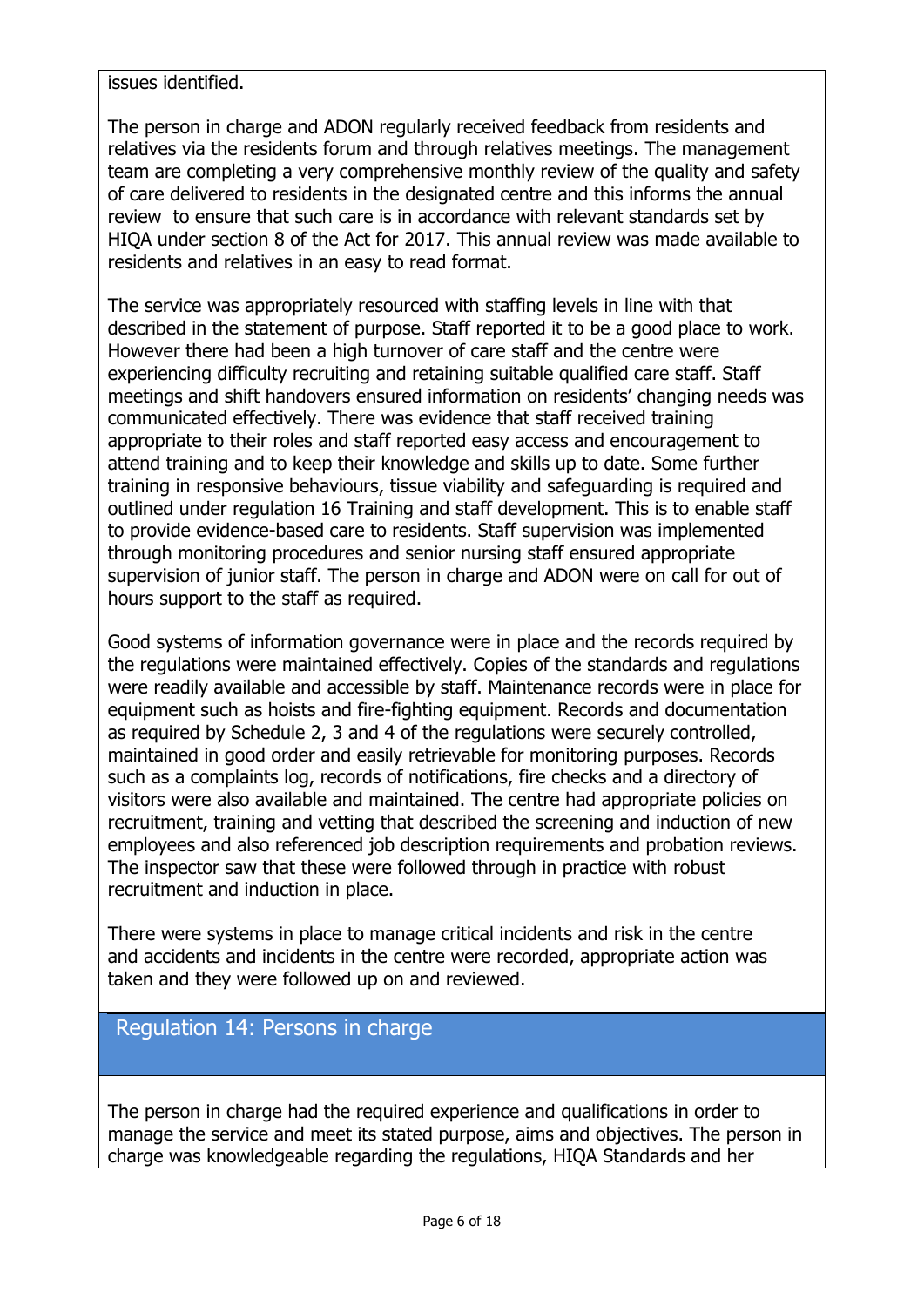statutory responsibilities.

Judgment: Compliant

### Regulation 15: Staffing

During the inspection, staffing levels and skill-mix were sufficient to meet the assessed needs of residents. A review of staffing rosters showed there were a minimum of two nurses on duty during the day and at night, with a regular pattern of rostered care staff. During the week there was also the person in charge and the ADON on duty daily, they sometimes also worked during the weekends and were on call to provide management cover. Cleaning, catering, maintenance and laundry staff were also on duty on a daily basis.

Judgment: Compliant

#### Regulation 16: Training and staff development

A comprehensive training matrix and staff spoken with confirmed, that the management team were committed to providing ongoing training to staff. The ADON had completed a train the trainer course on Moving and handling and provided training to all staff. There was evidence that mandatory training was completed along with other relevant training such as dementia care, hand hygiene, infection prevention and control, medication management, clinical audit, end of life, dysphagia, CPR and continence. However records showed that there were gaps in training for some staff in the area of responsive behaviour. Training in safeguarding also required review as it only involved showing of a DVD, this did not include important discussion or information on the centers policy and procedures and inspectors were not satisfied with the content and learning achieved through the education methods employed. One kitchen staff member was also overdue training in food safety. Further training in tissue viability and wound care was recommended for all staff.

There was evidence of a comprehensive induction and management conducted annual appraisals and this was linked to a performance related bonus system. Appraisals also allowed the opportunity to identify training needs. Evidence was seen that management supported employees to up skill through further education and conference attendance.

Judgment: Not compliant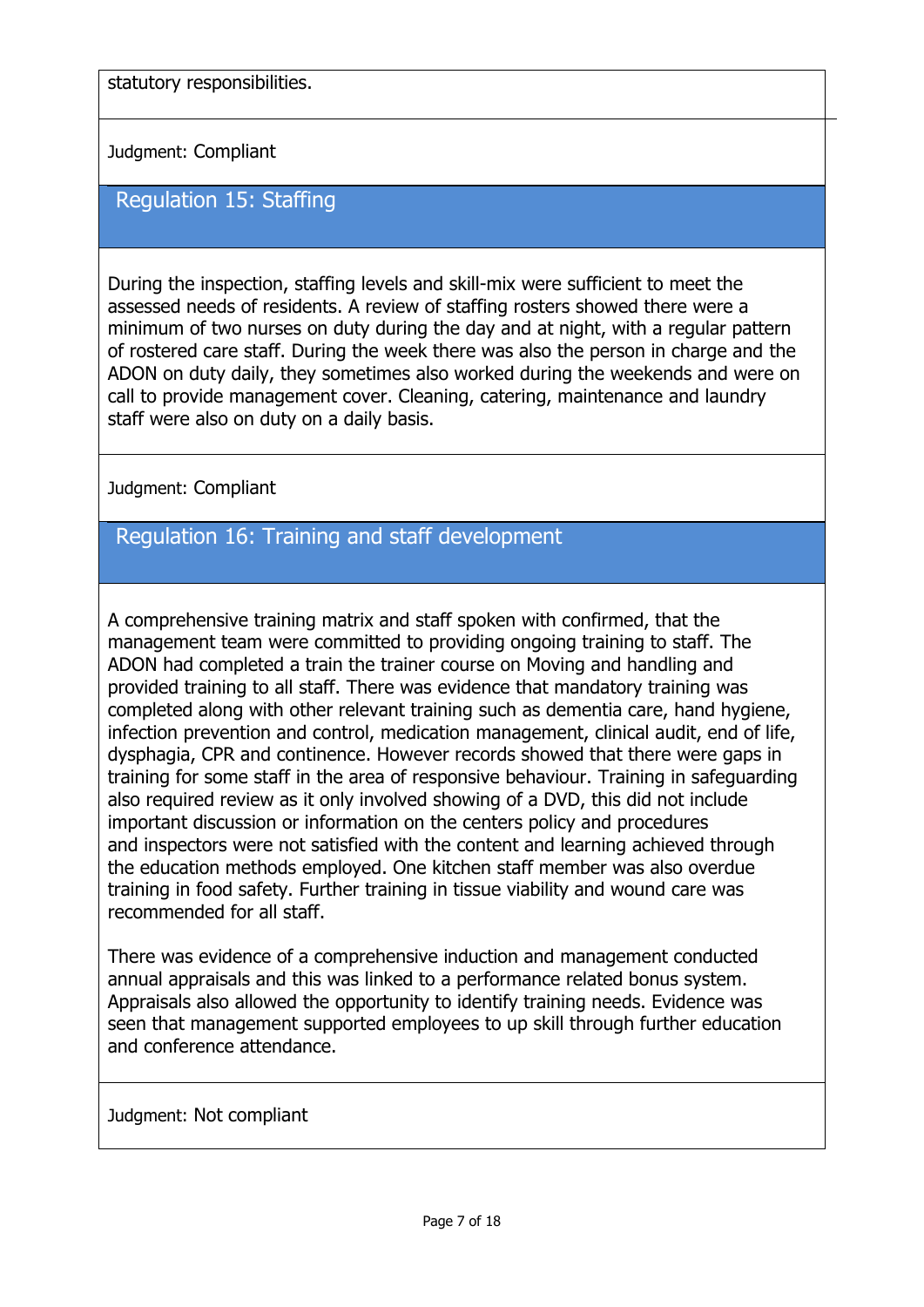#### Regulation 21: Records

All records as requested during the inspection were made readily available to the inspector. Records were maintained in a neat and orderly manner and stored securely. A sample of staff files viewed by the inspector were found to very well maintained and contain the requirements of schedule 2 of the regulations.

#### Judgment: Compliant

#### Regulation 23: Governance and management

There was a clearly defined management structure in place and evidence of good staff supervision and induction of new staff. Monthly management meetings took place. A comprehensive monthly review was being completed that fed into the annual review.of the quality and safety of care delivered to residents in the centre. The person in charge was collecting key performance indicators and ongoing audits demonstrated improvements in the quality and safety of care.

Judgment: Compliant

Regulation 24: Contract for the provision of services

Contracts of care were signed appropriately by residents or a resident representative. These outlined the services included in the nursing home fee and optional additional charges for items such as the social programme, hairdressing, transport or newspapers.

Judgment: Compliant

Regulation 31: Notification of incidents

Incidents were notified to the office of the chief inspector in accordance with the requirements of legislation.

Judgment: Compliant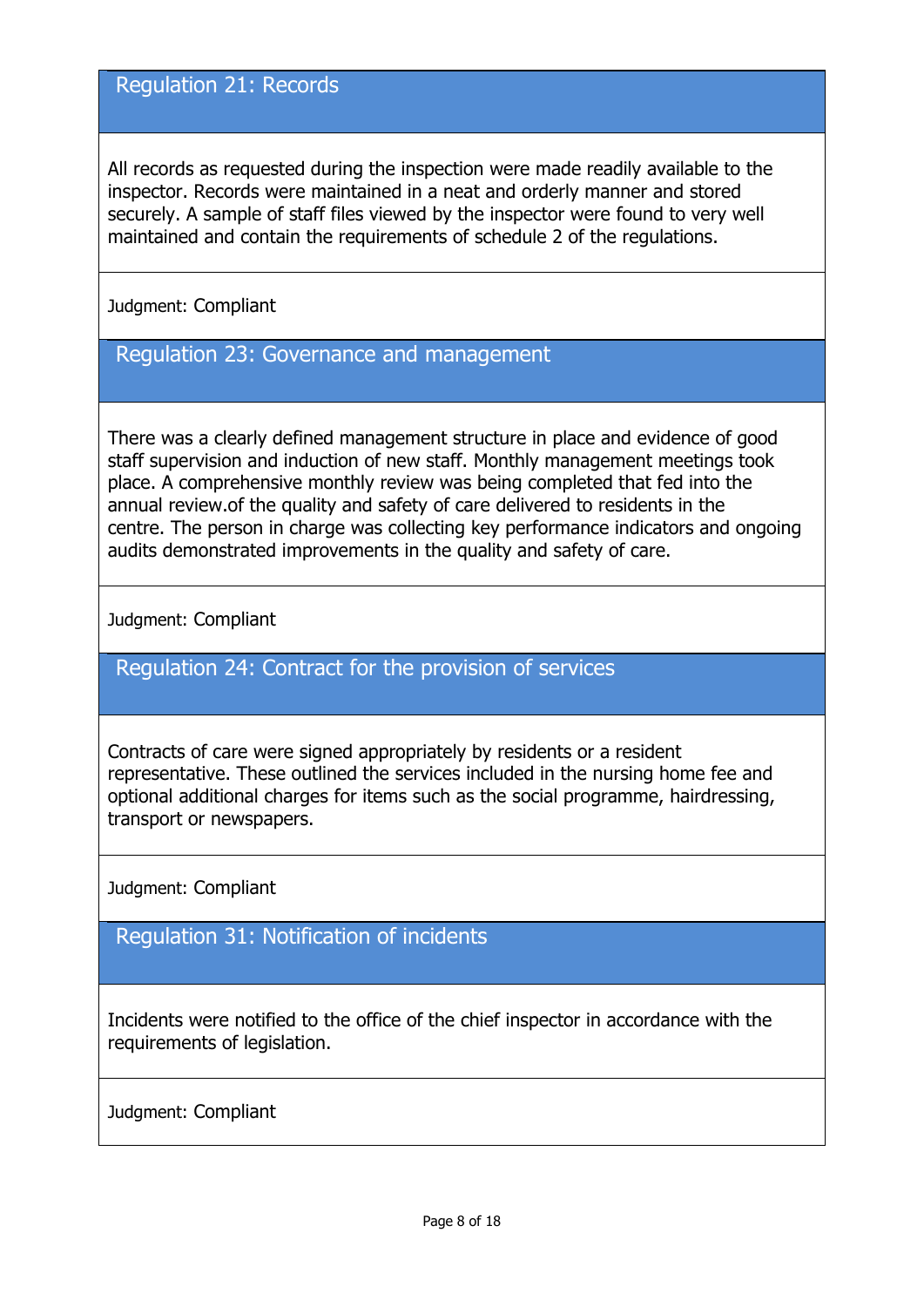#### Regulation 34: Complaints procedure

On the previous inspection the complaints policy did not detail who was responsible for overseeing complaints to ensure they are all responded to and that adequate records are kept. This is now in place.

A policy on complaints outlined the system to record and investigate and also accountable people involved in the process. Inspectors saw efforts were made to record complaints locally and deal with issues promptly. However, this system did not always contain information in relation to how the complaint was handled, investigated or whether the complainant was satisfied with the outcome. A second system of recording complaints was available electronically and in a more detailed format. While electronic complaints were audited regularly, the local system had not been audited.

Judgment: Substantially compliant

Regulation 4: Written policies and procedures

Policies and procedures required under Schedule 5 were maintained in the centre and the medication management policy had been updated as required on the previous inspection.

Judgment: Compliant

#### **Quality and safety**

Overall, residents were supported and encouraged to have a good quality of life which was respectful of their wishes and choices. Residents' needs were being met through very good access to healthcare services, opportunities for social engagement and a premises that met their needs. The quality of residents' lives was enhanced by the provision of a choice of interesting things for them to do during the day. Inspectors found that a ethos of respect for residents was evident. Inspectors saw that residents appeared to be very well cared and residents and relatives gave very positive feedback regarding all aspects of life and care in the centre.

There were a number of local general practitioners (GP) providing medical services to the centre and out-of-hours medical cover was available. Specialist medical services were also available when required. Reviews and ongoing medical interventions as well as laboratory results were evidenced. Residents in the centre also had access to psychiatry of older life and attendance at outpatient services was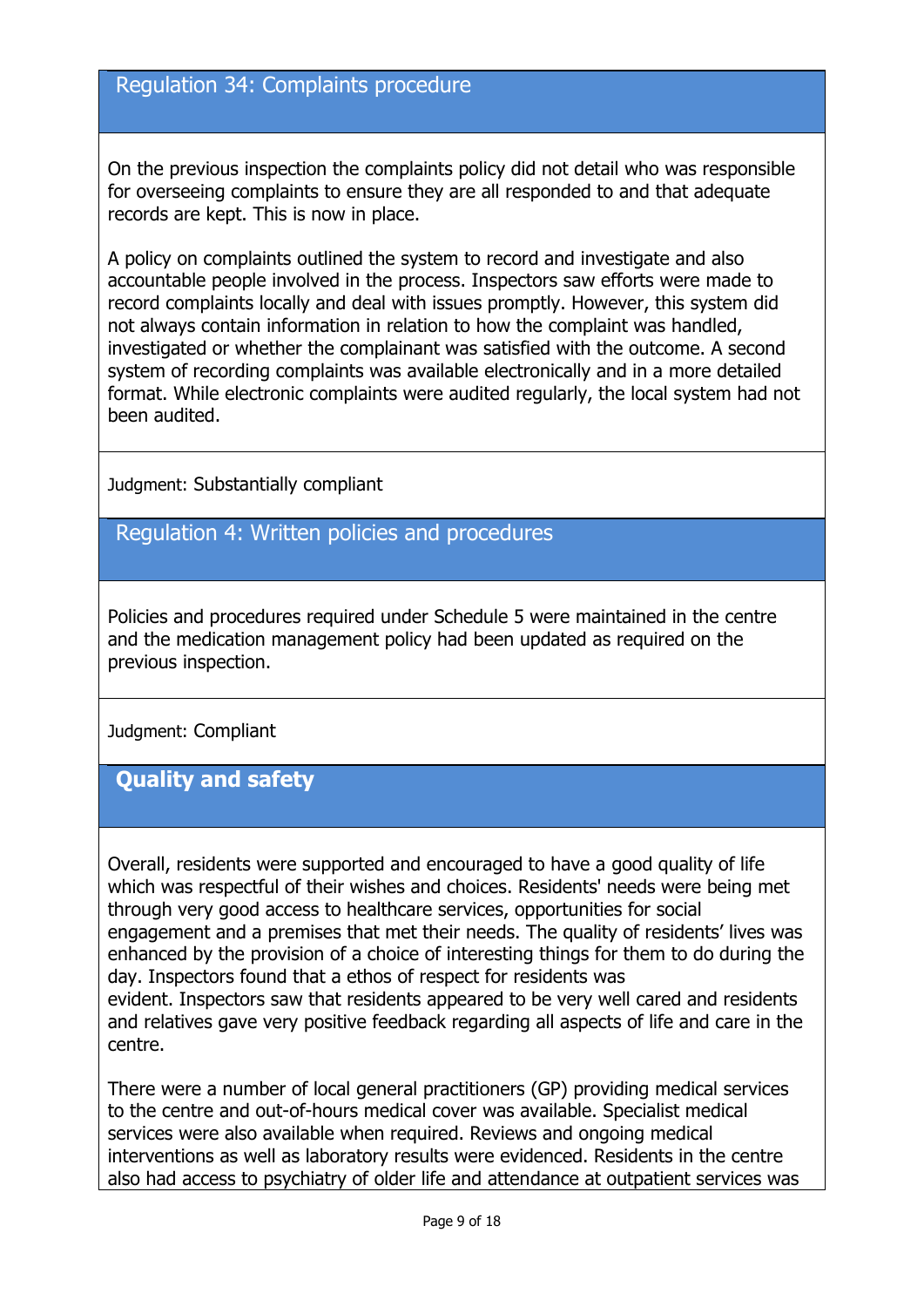facilitated. The centre provided in-house physiotherapy and podiatry services. Each resident was reviewed on admission and regularly thereafter by the physiotherapist who attended the centre and provided exercise classes for residents.

The dietitian visited the centre and reviewed residents routinely. There was evidence that residents had access to other allied healthcare professionals including, speech and language therapy, dental, chiropody and ophthalmology services. Residents and relatives expressed satisfaction with the medical care provided and the inspectors were satisfied that residents' healthcare needs were well met. Improvements were seen in aspects of medication management and electronic prescriptions and administration was working well in the centre.

The centre ensured that the rights and diversity of residents were respected and promoted. Residents' choice, privacy and dignity and independence were safeguarded. Resident surveys had been undertaken. There was evidence of consultation with residents and relatives and the annual review was made available to all.

There was evidence that the centre is rooted in the local community with local choirs and schools regular visitors to the centre. A varied and interesting social programme was available and details were displayed on the activities notice board. Resident's art work was displayed throughout the centre. There were other notice boards, full of colourful user friendly information and infection control specific information. Residents spoke of the trips out to places of local interest which they looked forward to. Inspectors saw some different activities taking place during the inspection from small group activities to, one to one model making to a large music session in the main lounge. There was a very comprehensive range of social activities on seven days per week and during the evenings. The centre produces a regular newsletter which contains all the news of what has happened in the centre and what is planned. Advocacy services were available to residents as required.

Improvements in the premises were seen since the previous inspection with an ongoing programme of decoration and refurbishment. Some other improvements included new dining room tables, bathroom area more accessible and the outdoor space readily available.

The provider had put systems in place to manage risks and ensure that the health and safety of all people using the service was promoted. The health and safety statement was reviewed regularly and appropriate fire safety practices were followed. Fire safety equipment was serviced regularly. An very comprehensive emergency plan had been developed an appropriate response was in place for all emergency situations. All incidents were documented electronically. Inspectors found detailed records of actions taken and appropriate referrals made. Key performance indicators could be tracked using automated reports, which were reviewed for trends on a monthly basis. For example, falls data was drilled down into to investigate timing and location. Such data led to a trial of sensor mats in bedrooms for residents at a higher risk of falls, which ultimately led to a reduction in the number of falls.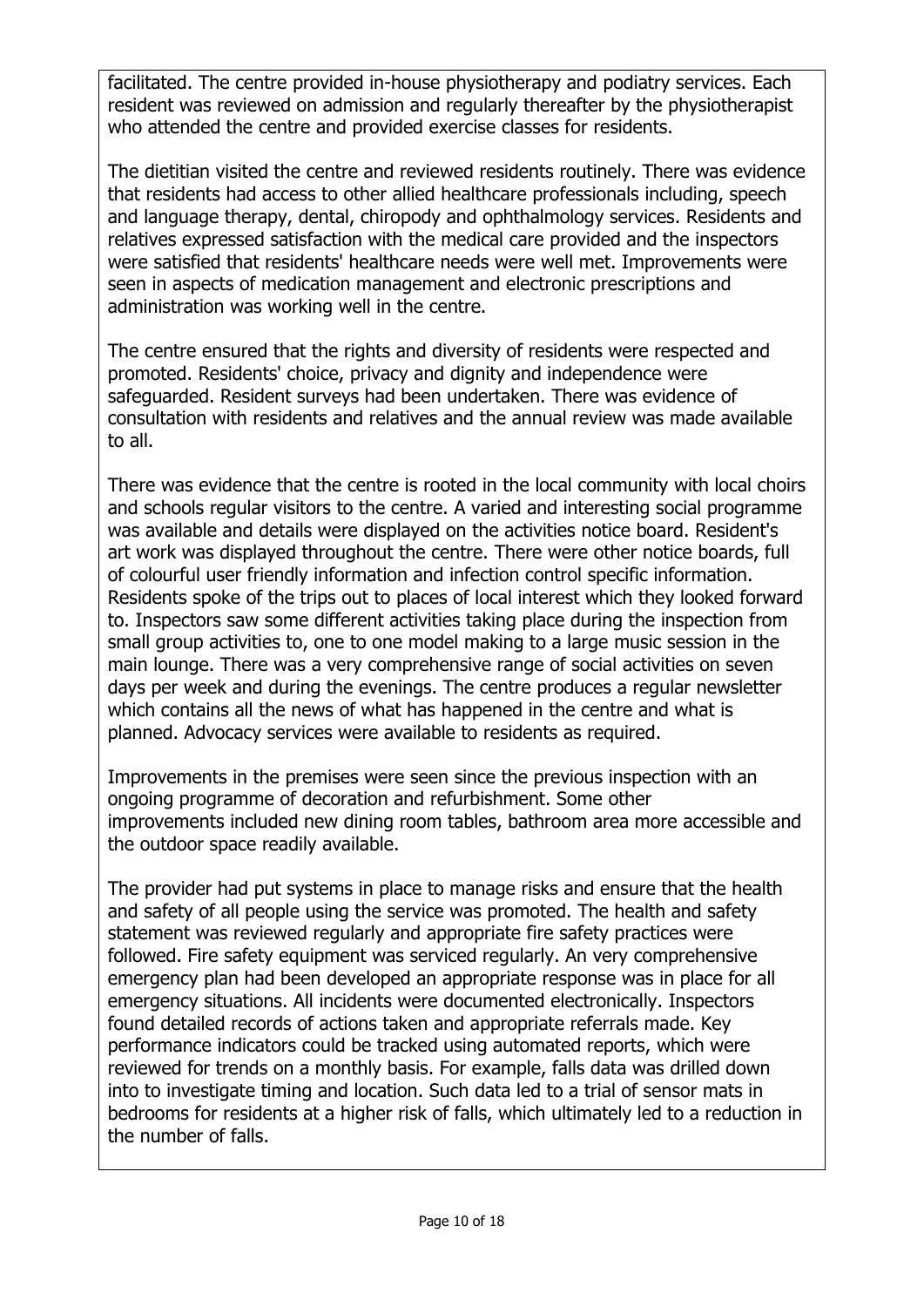#### Regulation 17: Premises

The premises were undergoing a substantial programme of refurbishment at the time of the inspection. Overall the premises were suitable for its stated purpose and met the residents' individual and collective needs in a homely and comfortable way. The design and layout of the centre correlated with the aims and objectives of the statement of purpose and the centre's resident profile.

Judgment: Compliant

## Regulation 26: Risk management

A risk management policy was available in the centre. The management of risk was documented in relation to; general resident welfare, medication management, infection control, facilities, equipment, occupational hazards, staff recruitment and training, operations and records. Risks were addressed or mitigated within a reasonable timeframe.

A Health and Safety team completed a walkabout every three months. Risks identified were recorded as addressed, and the minutes of team meetings were made available to inspectors. A comprehensive emergency response plan described actions to be taken in response to fire, electrical outage, infectious disease outbreak, heating loss or the full evacuation of the centre. An auxiliary boiler and generator were in place to sustain residents. Contingencies were outlined with regard to any IT failure, as the centre was heavily reliant on digital records.

Judgment: Compliant

#### Regulation 27: Infection control

The centre was observed to be very clean. Appropriate infection control procedures were in place and staff were observed to abide by best practice in infection control and good hand hygiene. The centre had implemented substantial improvements in the overall prevention and management of all aspects of infection control in the centre and had employed the services of an infection control specialist nurse.

Judgment: Compliant

Regulation 28: Fire precautions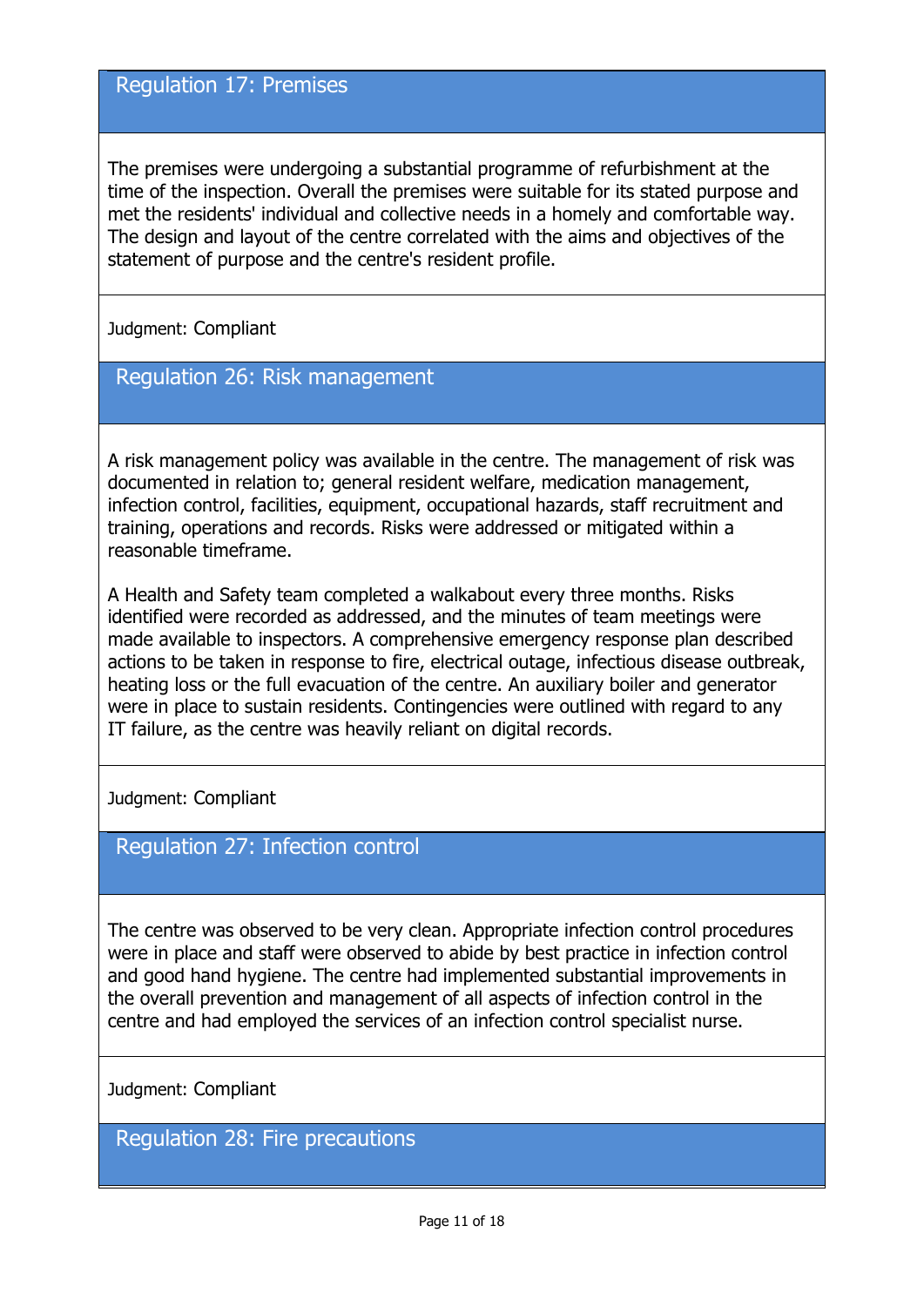All daily and weekly in-house fire checks were taking place. Fire equipment and lighting was serviced on a regular basis.

Fire drills were taking place, which recorded staff involved, evacuation times and issues identified. However, more drills involving night staff or simulating night-time conditions were required and the management team confirmed these would take place.

Judgment: Compliant

#### Regulation 29: Medicines and pharmaceutical services

An electronic prescribing and recording system had been introduced and based on a sample of prescriptions reviewed there was concordance with the medication administration record. Administration practice was in compliance with relevant guidance and medications were stored appropriately. There were written operational policies and procedures in place on the management of medications in the centre. Medications requiring special control measures were stored appropriately and counted at the end of each shift by two registered nurses. A sample of prescription and administration records viewed by the inspector which contained appropriate identifying information. Medications requiring refrigeration were stored in a fridge and the temperature was monitored and recorded daily. Regular audits of medication management took place.

Judgment: Compliant

# Regulation 5: Individual assessment and care plan

Care plans viewed by the inspector were comprehensive, personalised, regularly reviewed and updated following assessments completed using validated tools. End of life care plans were in place which detailed residents wishes at end stage of life.

Judgment: Compliant

Regulation 6: Health care

Inspectors were satisfied that the health care needs of residents were well met. There was evidence of good access to medical staff with regular medical reviews in residents files. Access to allied health was evidenced by regular reviews by the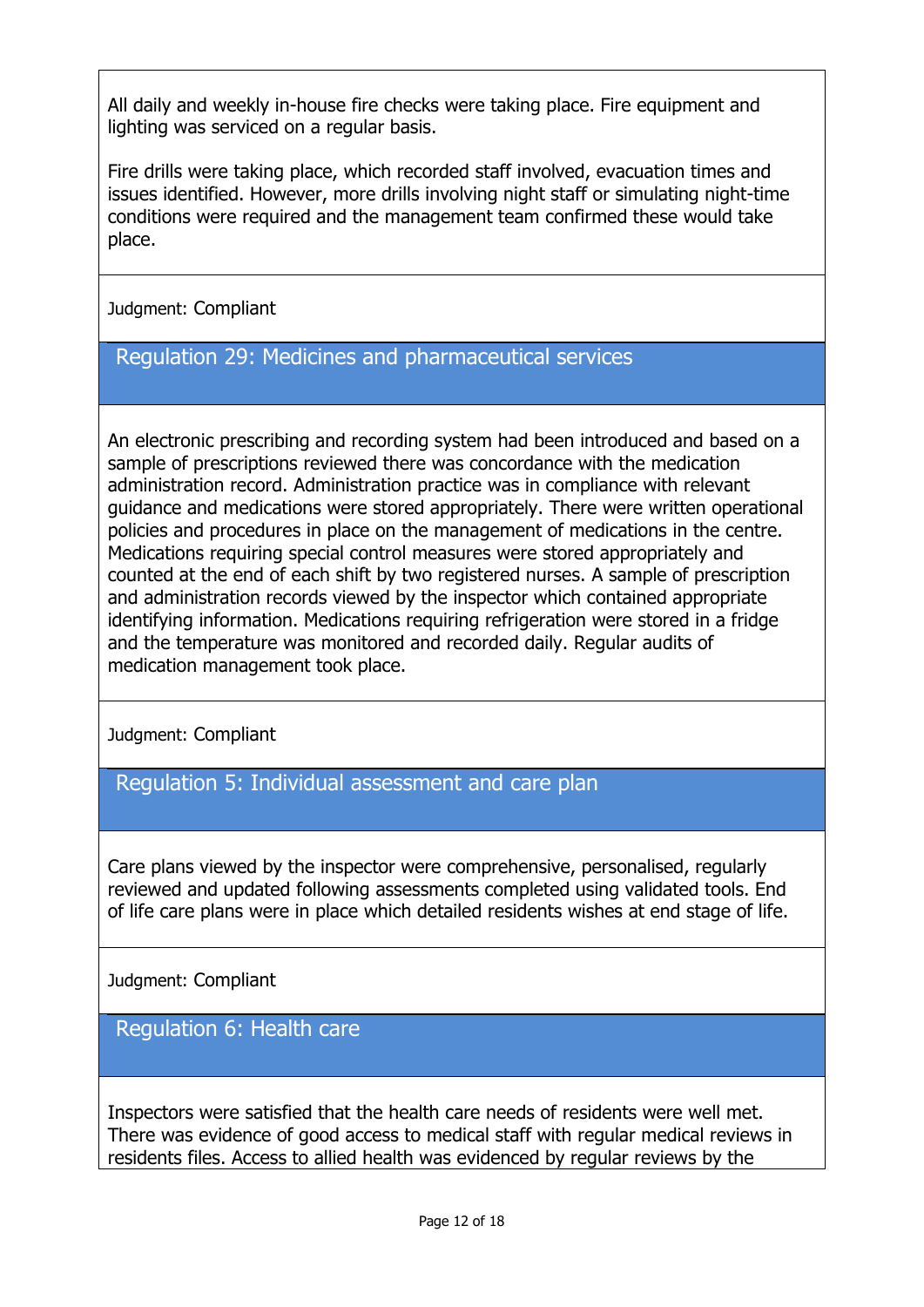physiotherapist, occupational therapist, dietician, speech and language, podiatry and tissue viability as required.

There were a number of residents with wounds and pressure sores in the centre and staff engaged advice and treatment plans from specialist tissue viability nurses. As outlined and actioned in staff training further training for all staff would be required in tissue viability.

Judgment: Compliant

## Regulation 7: Managing behaviour that is challenging

From discussion with the person in charge and staff and observations of the inspectors there was evidence that residents who presented with responsive behaviours were responded to in a very dignified and person-centred way by the staff using effective de-escalation methods. This was reflected in responsive behaviour care plans which involved the multidisciplinary team.

Judgment: Compliant

#### Regulation 8: Protection

Training was provided to staff on safeguarding but as identified under staff training further more robust training is required. Residents told inspectors they felt safe in the centre and an allegation of abuse was appropriately managed and reported to the office of the chief inspector as required by regulations.

A policy in relation to personal property, finance and possessions was available and outlined how valuables were maintained for safekeeping. Inspectors saw that receipts were signed and kept as a record of transactions. Residents and relatives were invoiced monthly using specialist financial software and regular audits of financial records took place. The registered provider was a pension agent for two residents and records were securely maintained. However, the management of pension payments was not fully in line with what is required by the Department of Social Protection. The manager said he would look into setting up a system to ensure compliance with same.

Judgment: Not compliant

Regulation 9: Residents' rights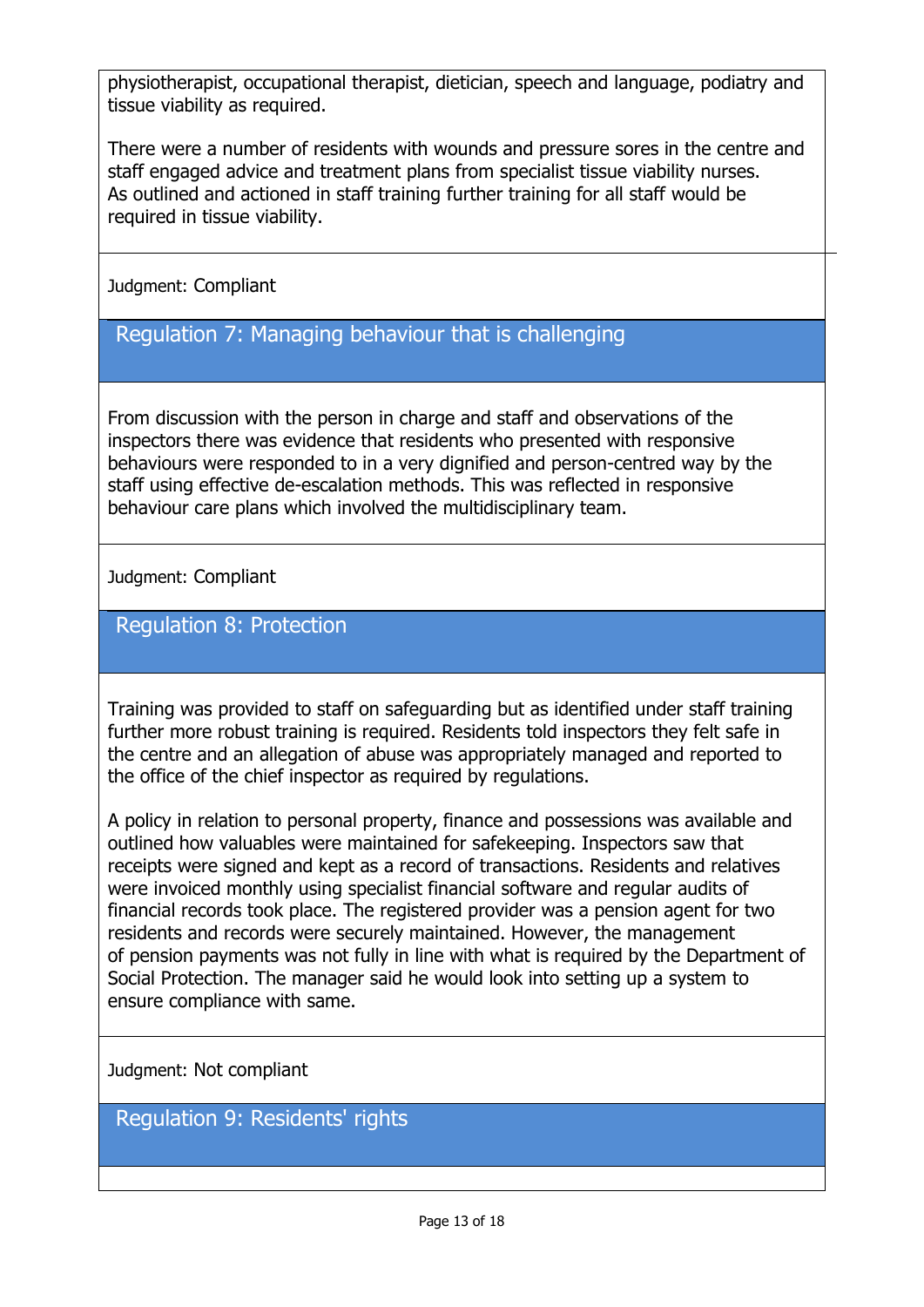Inspectors found good evidence of consultation with residents and relatives regarding organisation of the centre. Resident meetings were scheduled on a monthly basis and topics included food menus, activities and the environment. Each meeting updated residents with actions taken by management in response to issues raised in previous meetings. Relative meetings took place every four months. Feedback was also solicited through surveys. Some compliments about the service provided included "desserts are absolutely terrific", "extremely happy with the care", "very clean and warm", "staff always lovely and respectful". Overall there was 93% satisfaction with the service provided by Bishopscourt Residential Care.

A very comprehensive and interesting programme of activities that provided social stimulation and occupation for residents was in place seven days per week. Residents can vote in house in local and national referendums.

Judgment: Compliant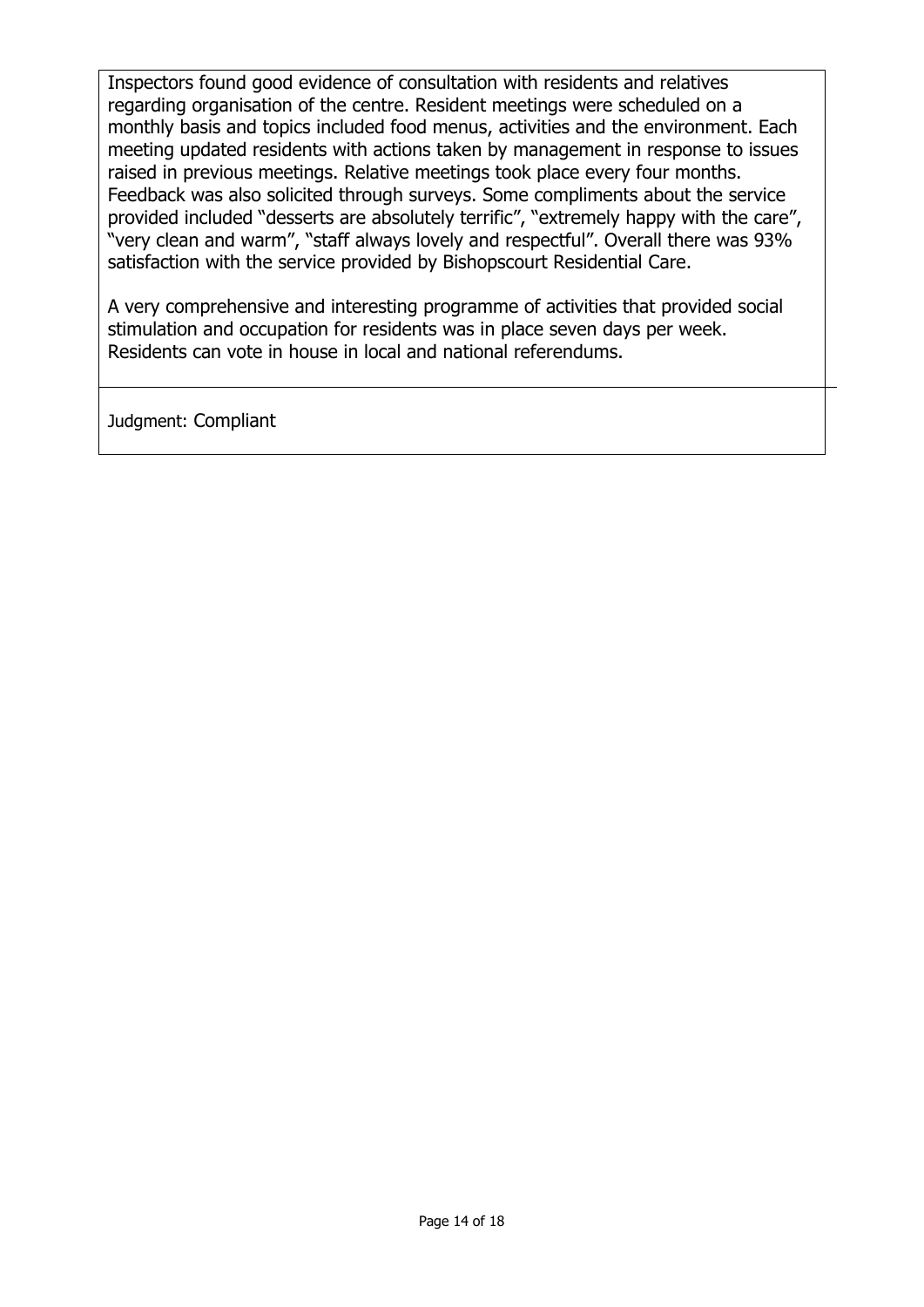## **Appendix 1 - Full list of regulations considered under each dimension**

| <b>Regulation Title</b>                               | <b>Judgment</b> |  |
|-------------------------------------------------------|-----------------|--|
| <b>Capacity and capability</b>                        |                 |  |
| Regulation 14: Persons in charge                      | Compliant       |  |
| Regulation 15: Staffing                               | Compliant       |  |
| Regulation 16: Training and staff development         | Not compliant   |  |
| Regulation 21: Records                                | Compliant       |  |
| Regulation 23: Governance and management              | Compliant       |  |
| Regulation 24: Contract for the provision of services | Compliant       |  |
| Regulation 31: Notification of incidents              | Compliant       |  |
| Regulation 34: Complaints procedure                   | Substantially   |  |
|                                                       | compliant       |  |
| Regulation 4: Written policies and procedures         | Compliant       |  |
| <b>Quality and safety</b>                             |                 |  |
| Regulation 17: Premises                               | Compliant       |  |
| Regulation 26: Risk management                        | Compliant       |  |
| Regulation 27: Infection control                      | Compliant       |  |
| Regulation 28: Fire precautions                       | Compliant       |  |
| Regulation 29: Medicines and pharmaceutical services  | Compliant       |  |
| Regulation 5: Individual assessment and care plan     | Compliant       |  |
| Regulation 6: Health care                             | Compliant       |  |
| Regulation 7: Managing behaviour that is challenging  | Compliant       |  |
| Regulation 8: Protection                              | Not compliant   |  |
| Regulation 9: Residents' rights                       | Compliant       |  |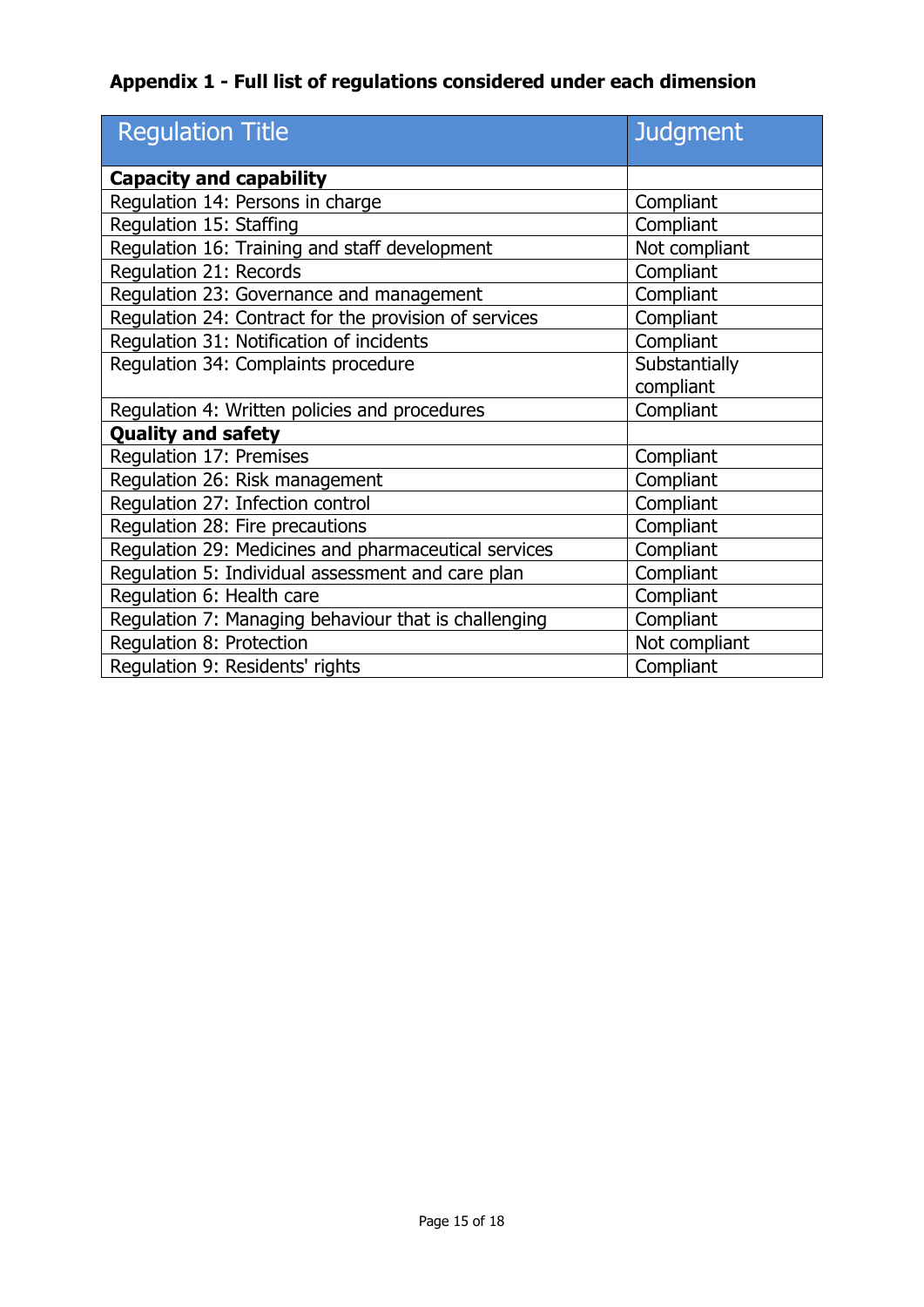# **Compliance Plan for Bishopscourt Residential Care OSV-0000200**

## **Inspection ID: MON-0022194**

#### **Date of inspection: 12/11/2018**

#### **Introduction and instruction**

This document sets out the regulations where it has been assessed that the provider or person in charge are not compliant with the Health Act 2007 (Care and Welfare of Residents in Designated Centres for Older People) Regulations 2013, Health Act 2007 (Registration of Designated Centres for Older People) Regulations 2015 and the National Standards for Residential Care Settings for Older People in Ireland.

This document is divided into two sections:

Section 1 is the compliance plan. It outlines which regulations the provider or person in charge must take action on to comply. In this section the provider or person in charge must consider the overall regulation when responding and not just the individual non compliances as listed section 2.

Section 2 is the list of all regulations where it has been assessed the provider or person in charge is not compliant. Each regulation is risk assessed as to the impact of the non-compliance on the safety, health and welfare of residents using the service.

A finding of:

- **Substantially compliant -** A judgment of substantially compliant means that the provider or person in charge has generally met the requirements of the regulation but some action is required to be fully compliant. This finding will have a risk rating of yellow which is low risk.
- **Not compliant -** A judgment of not compliant means the provider or person in charge has not complied with a regulation and considerable action is required to come into compliance. Continued non-compliance or where the non-compliance poses a significant risk to the safety, health and welfare of residents using the service will be risk rated red (high risk) and the inspector have identified the date by which the provider must comply. Where the noncompliance does not pose a risk to the safety, health and welfare of residents using the service it is risk rated orange (moderate risk) and the provider must take action *within a reasonable timeframe* to come into compliance.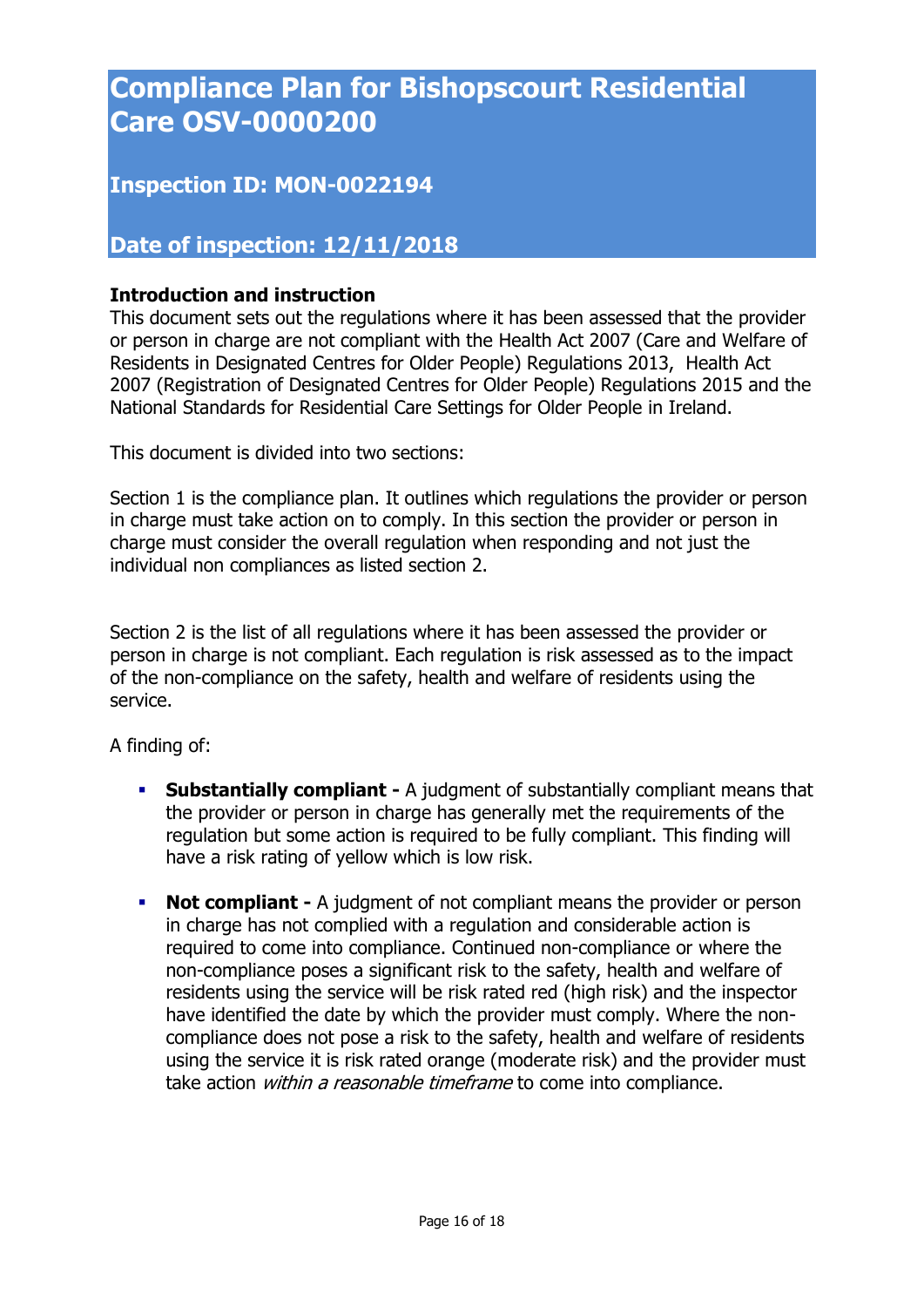## **Section 1**

The provider and or the person in charge is required to set out what action they have taken or intend to take to comply with the regulation in order to bring the centre back into compliance. The plan should be **SMART** in nature. **S**pecific to that regulation, **M**easurable so that they can monitor progress, **A**chievable and **R**ealistic, and **T**ime bound. The response must consider the details and risk rating of each regulation set out in section 2 when making the response. It is the provider's responsibility to ensure they implement the actions within the timeframe.

#### **Compliance plan provider's response:**

| <b>Regulation Heading</b>                                                                                                                                                                                                                                                                                                                                                                                         | <b>Judgment</b>                |  |  |  |
|-------------------------------------------------------------------------------------------------------------------------------------------------------------------------------------------------------------------------------------------------------------------------------------------------------------------------------------------------------------------------------------------------------------------|--------------------------------|--|--|--|
| Regulation 16: Training and staff<br>development                                                                                                                                                                                                                                                                                                                                                                  | Not Compliant                  |  |  |  |
| Outline how you are going to come into compliance with Regulation 16: Training and<br>staff development:                                                                                                                                                                                                                                                                                                          |                                |  |  |  |
| Director of nursing has been booked on a training course to be Designated Officer in<br>Safeguarding followed by train the trainer course. We have organized further<br>Safeguarding Training in January 2019. Currently Director of Nursing is holding<br>Safeguarding discussion groups with staff in relation to policies and procedures.<br>Responsive Behavior training has been organized for January 2019. |                                |  |  |  |
| Regulation 34: Complaints procedure                                                                                                                                                                                                                                                                                                                                                                               | <b>Substantially Compliant</b> |  |  |  |
| Outline how you are going to come into compliance with Regulation 34: Complaints<br>procedure:                                                                                                                                                                                                                                                                                                                    |                                |  |  |  |
| Complaints Process has been reviewed and only one system will now be used.<br>Complaints will be recorded on our software system with outcomes of the complaint.                                                                                                                                                                                                                                                  |                                |  |  |  |
| Regulation 8: Protection                                                                                                                                                                                                                                                                                                                                                                                          | Not Compliant                  |  |  |  |
| Outline how you are going to come into compliance with Regulation 8: Protection:                                                                                                                                                                                                                                                                                                                                  |                                |  |  |  |
| Further more robust Safeguarding Training has been organised for January 2019.                                                                                                                                                                                                                                                                                                                                    |                                |  |  |  |
| We are working with Bank of Ireland on a solution that will bring us in to line with<br>regulation as per the requirements of the Department of Social Protection                                                                                                                                                                                                                                                 |                                |  |  |  |